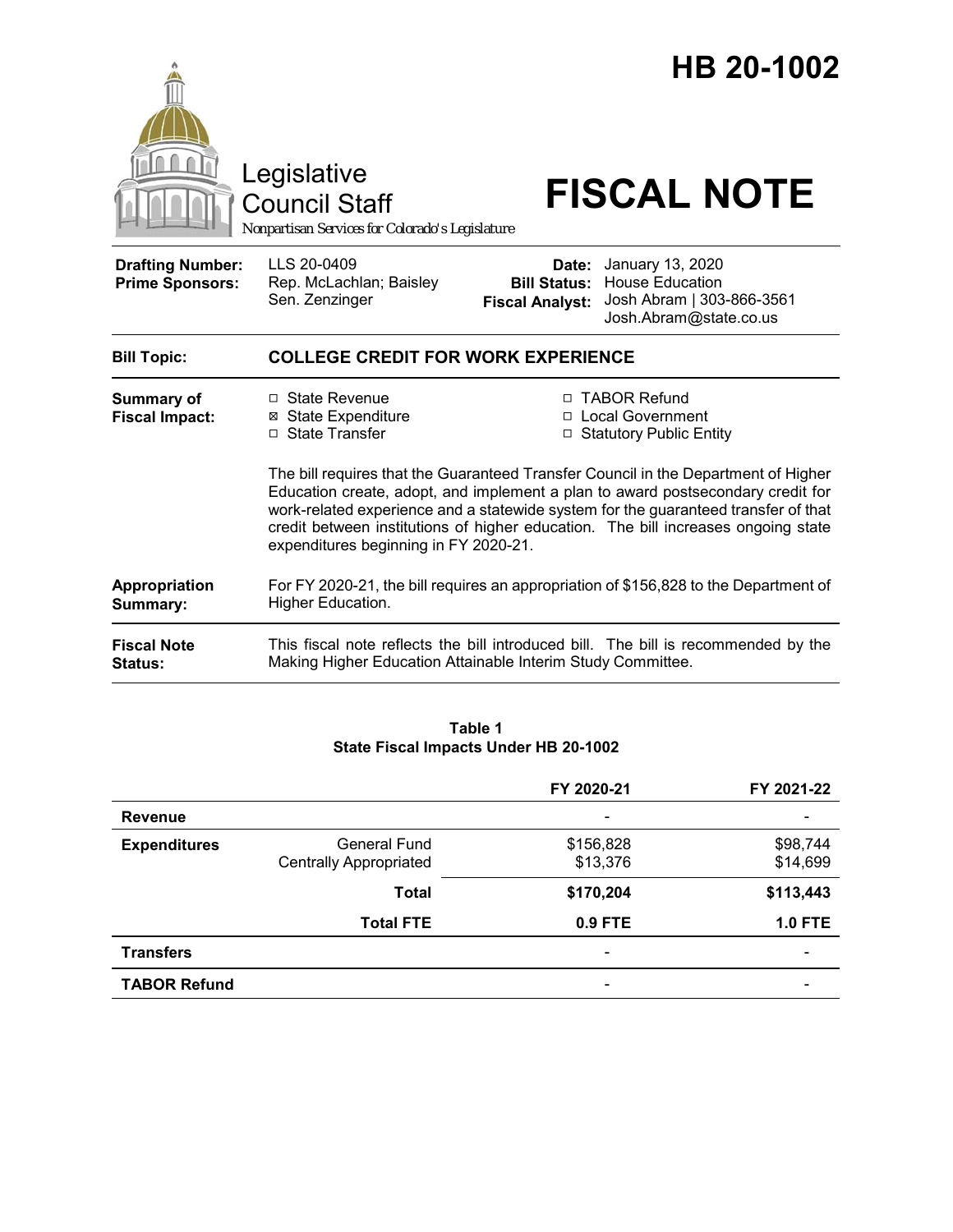January 13, 2020

# **Summary of Legislation**

Under current law, the Colorado Commission on Higher Education convenes a council of representatives from institutions of higher education to recommend policies and procedures for credit transfers between institutions, articulation agreements, common course numbering, and related topics concerning the state's guaranteed transfer framework. This bill requires that the Guaranteed Transfer Council (council) adopt and implement a plan for awarding credit for postsecondary education acquired through work-related experience.

The council must create and implement a plan to assess and align work-related experience and professional certifications or licenses with the knowledge and competencies required for awarding postsecondary academic credit with guaranteed transfer designation. The plan must also determine how postsecondary academic credit will transfer from career and technical education programs to public institutions of higher education. The council must prioritize those career and technical education programs associated with the fastest-growing industries identified in the Colorado talent pipeline, or identified in consultation with the Colorado Workforce Development Council in the Colorado Department of Labor and Employment.

In creating and adopting the plan, the council must confer with representatives of the Colorado Workforce Development Council as well as representatives from institutions of higher education, student organizations and from industries with high workforce demand. The plan must require that each institution of higher education evaluate, accept, and transfer academic credit awarded for work-related experience. During the 2022 regular legislative session, the Department of Higher Education (DHE) must report the council's plan to the General Assembly. Beginning March 1, 2024, and annually thereafter, the council must report to the education committees details concerning the implementation of the plan. The bill is repealed July 1, 2029.

## **State Expenditures**

The bill increases state General Fund expenditures in the Department of Higher Education by \$170,204 and 0.9 FTE in FY 2020-21, and by \$111,443 and 1.0 FTE in FY 2021-22. New expenditures are displayed in Table 2 and described below.

|                                       | FY 2020-21 | FY 2021-22     |
|---------------------------------------|------------|----------------|
| <b>Department of Higher Education</b> |            |                |
| <b>Personal Services</b>              | \$89,278   | \$97,394       |
| <b>Operating Expenses</b>             | \$1,350    | \$1,350        |
| Capital Outlay                        | \$6,200    |                |
| <b>Subject Matter Expert Contract</b> | \$60,000   |                |
| Centrally Appropriated Costs*         | \$13,376   | \$14,699       |
| <b>Total Cost</b>                     | \$170,204  | \$113,443      |
| <b>Total FTE</b>                      | $0.9$ FTE  | <b>1.0 FTE</b> |

### **Table 2 Expenditures Under HB 20-1002**

 *\* Centrally appropriated costs are not included in the bill's appropriation.*